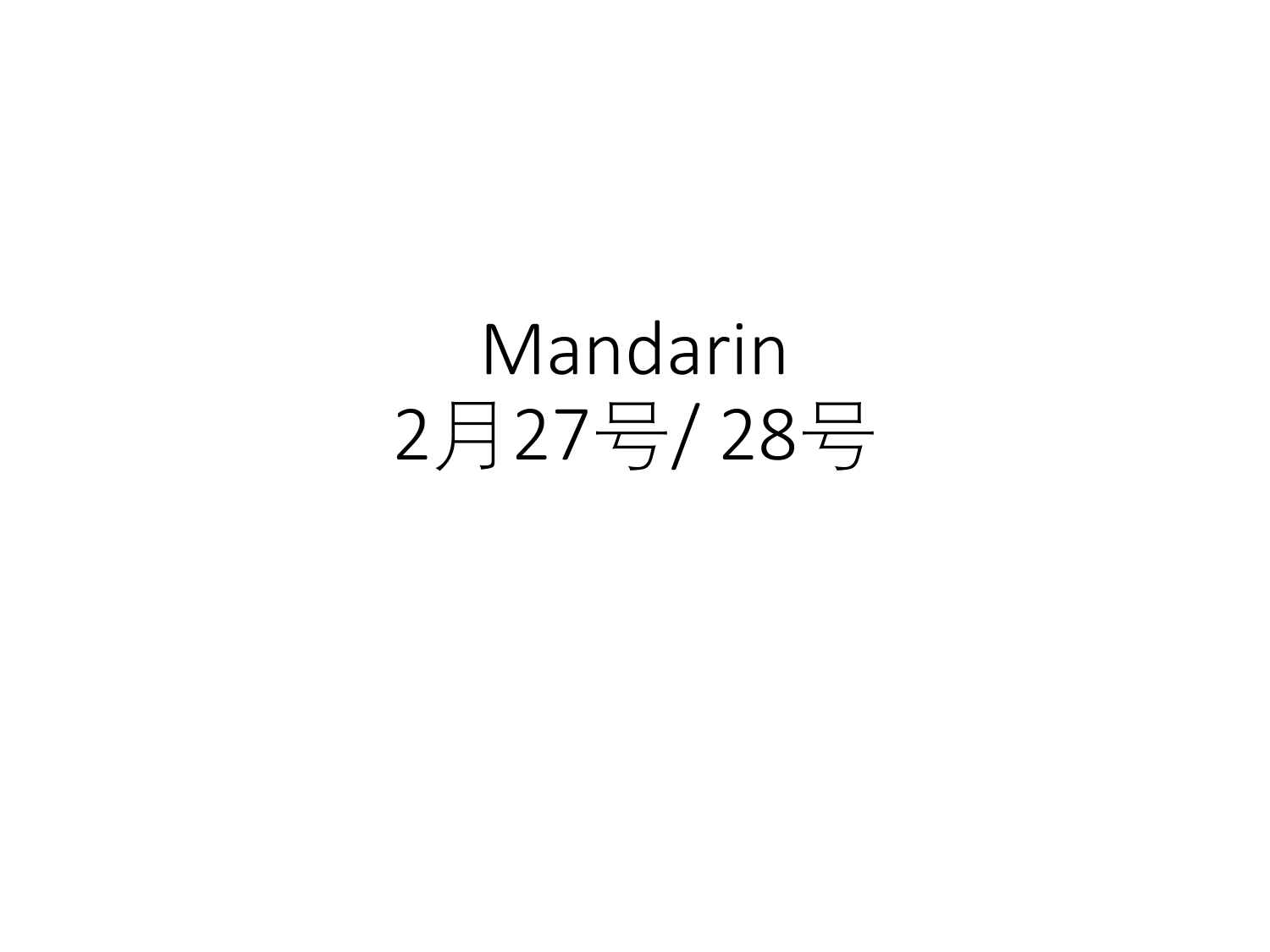• <https://www.tripticoplus.com/>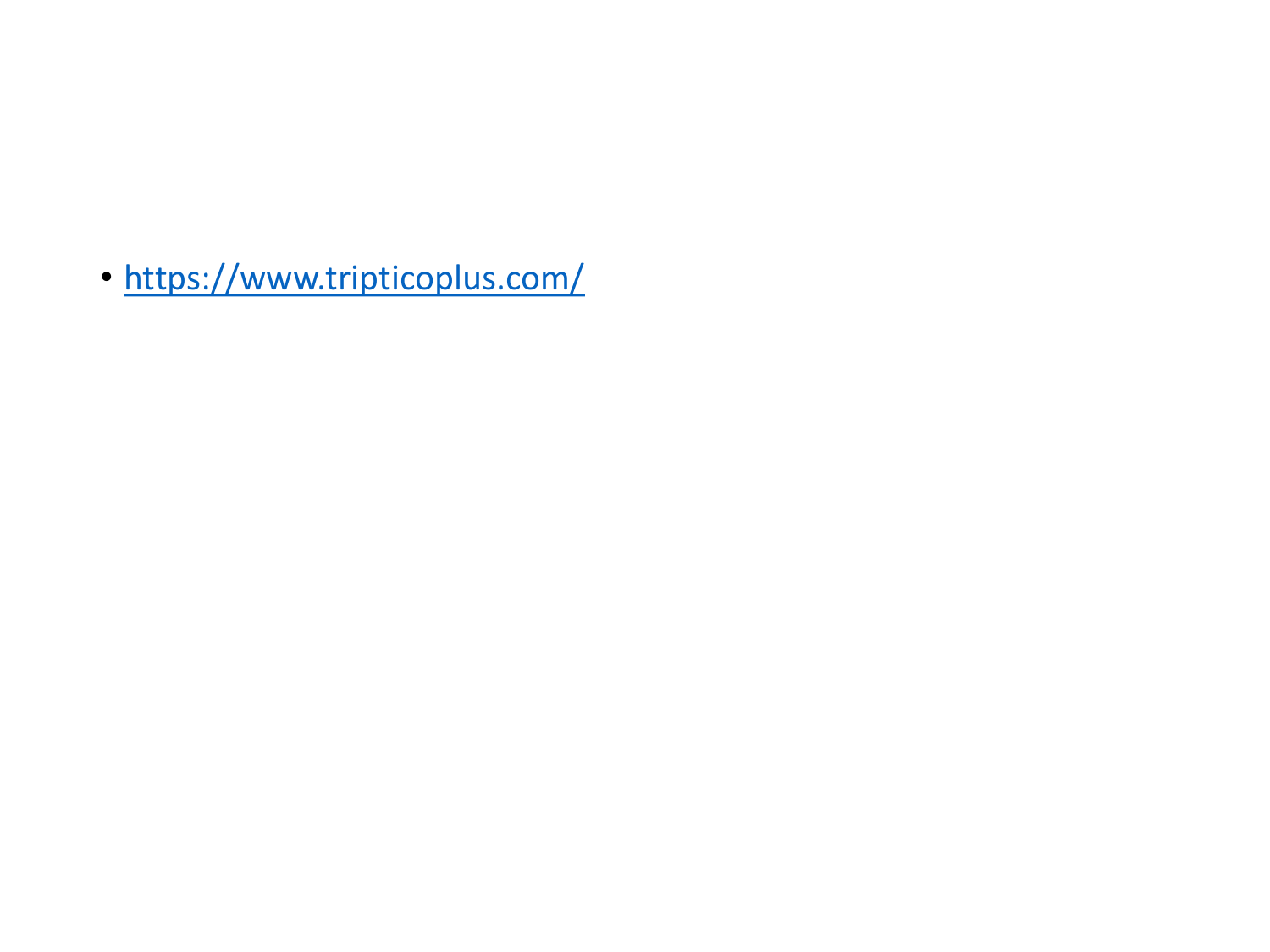Keep practising your writing – paying attention to the stroke order

写字

- 1. Person
- 2. You
- 3. Also
- 4. He
- 5. She
- 6. Ground (di4)
- 6. Bright (ming2) 12. sun (ri4)
- 7. Heaven (tian1)
- 8. Tomorrow
- 9. today
- 10. Yesterday
- 11. Work (gong1 zuo4)
- 13. white
- 
- 14. hundred
- 15. field

16. Earth (tu3) 17. Produce (sheng1) 18. To be located (zai4) 19. Big (da4) 20. Too much (tai4) 21. Ancient Arrow 22. sit 23. Rest 24. medical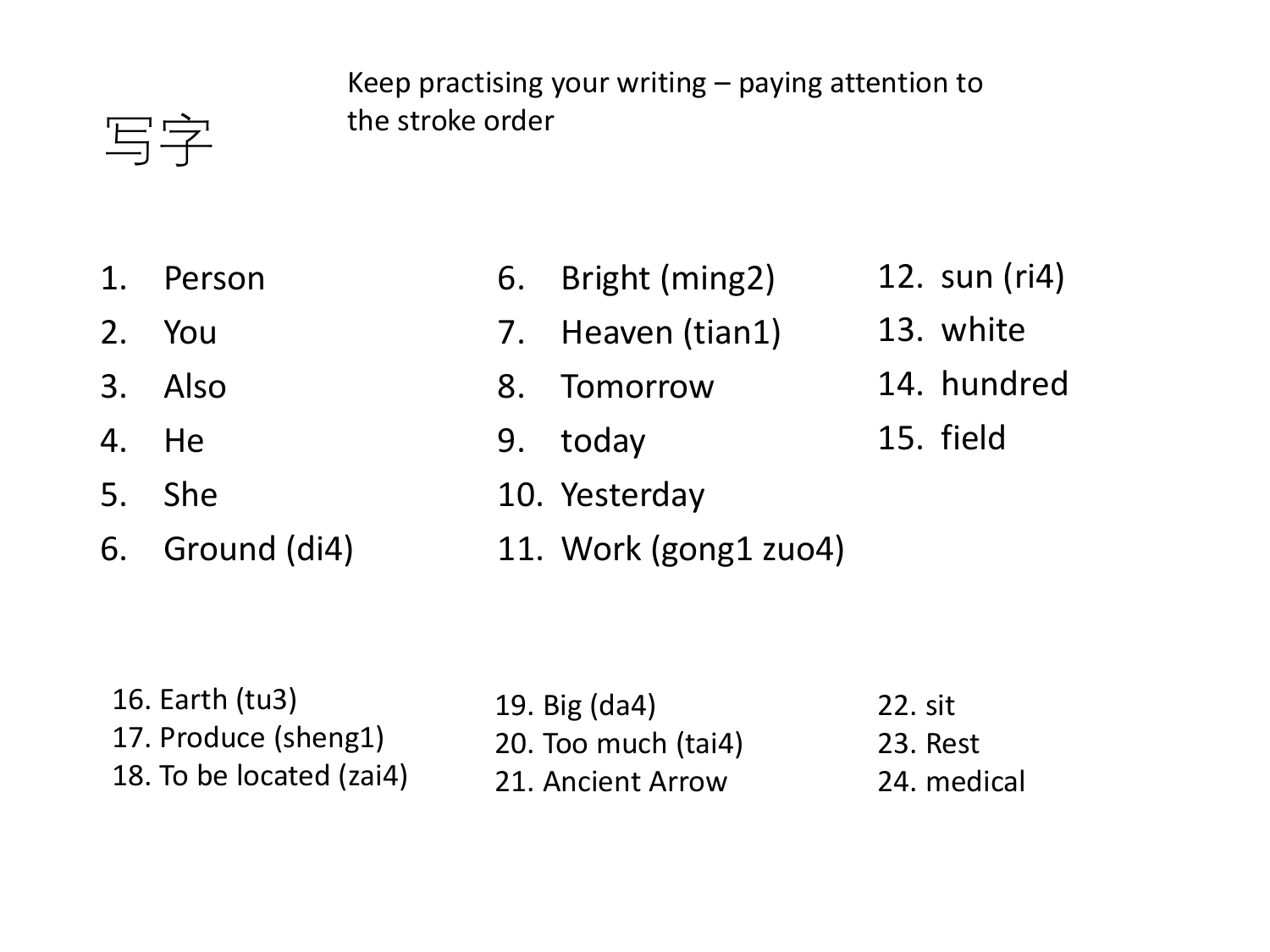## 写字

- 25. Four
- 26. West
- 27. Alcohol (jiu3)
- 28. Friend (peng2)
- 29. Friend (you3)
- 30. To have
- 31. Again, and also (you4)
- 32. Left
- 33. Right
- 34. Cloud
- 35. Can (hui4)
- 36. Go (qu4)

## *New to the list*

- 37. Dusk, evening (xi1)
- 38. Mountain (shan1)
- 39. Years old (sui4)
- 40. Outside (wai4)
- 41. Many, much (duo1)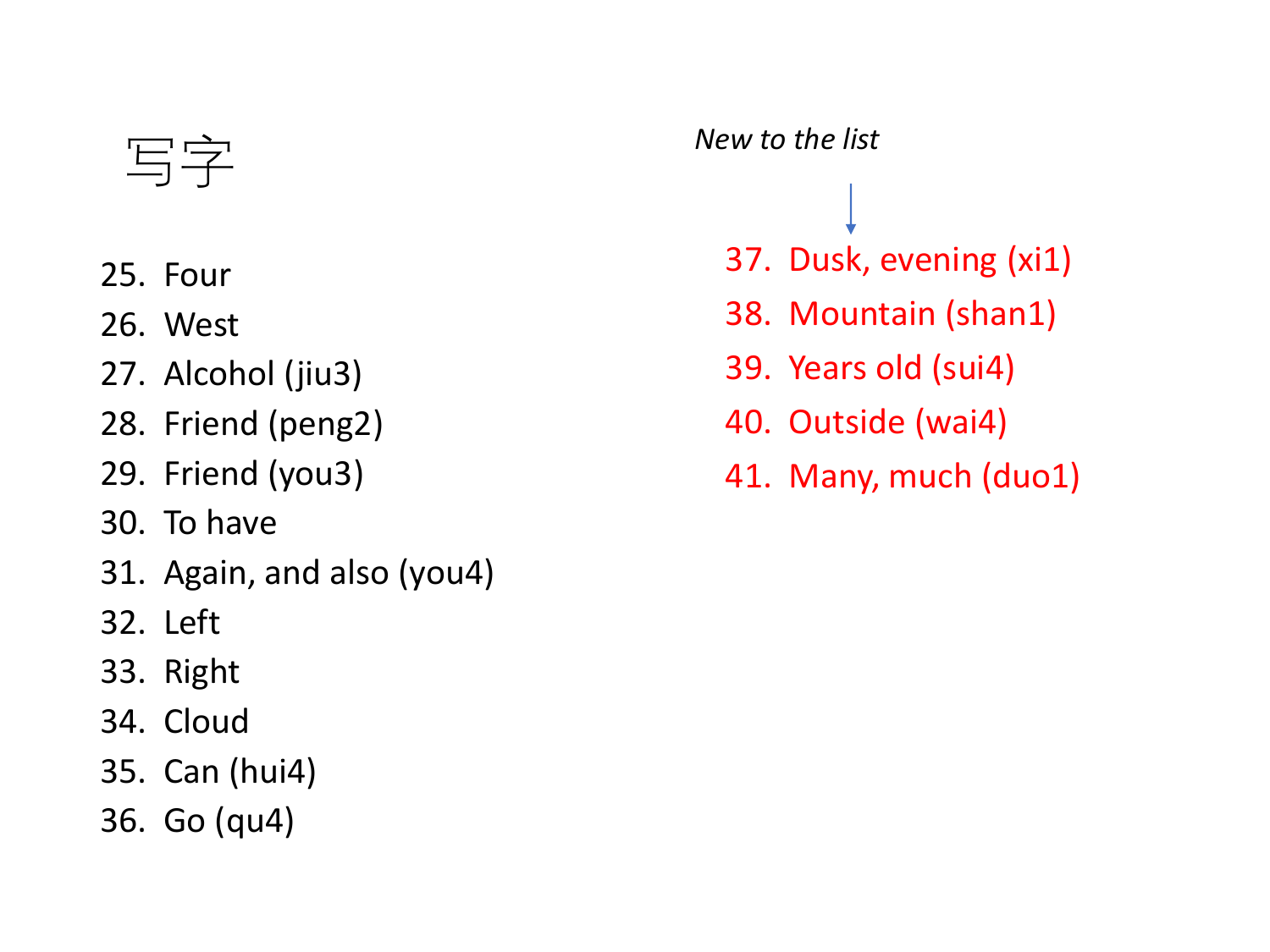## 生词

- 跟
- 跟我一起
- 别
- 别客气, 别说话,别哭
- **别的**
- 别的国家, 别的人
- 差不多
- 差不多一样
- 差不多跟他一样
- 这里 的 天气 跟 北京 的 天气 差不多。
- 这 两 个 孩子 差不多 大
- 我 跟 我哥哥 差不多 高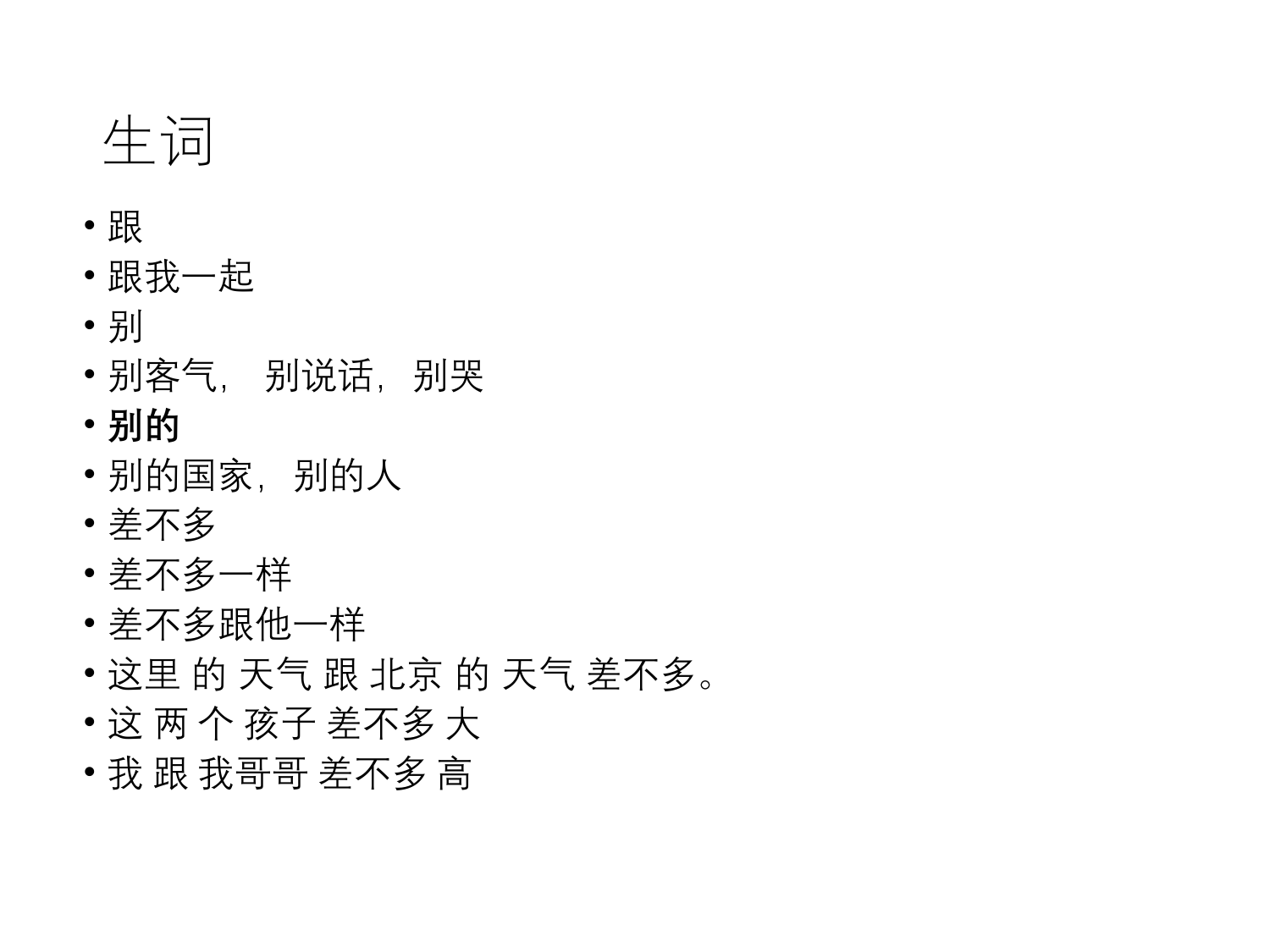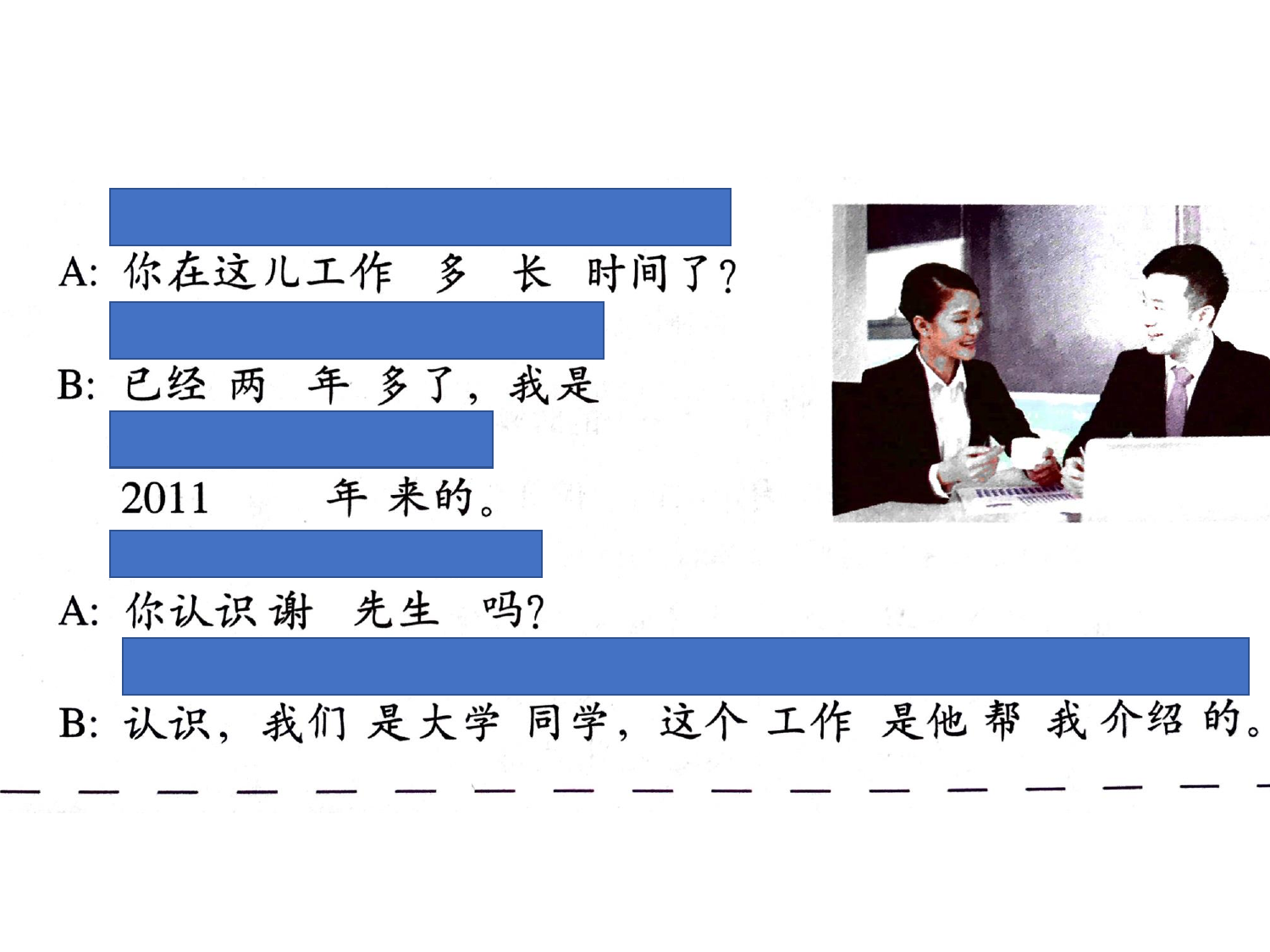作业

- 1) Read and prepare questions  $21 30$  of the listening paper, ready for next lesson
- 2) Practise writing and review the new vocab in this lesson
- 3) Read the example sentences and phrases on the next page